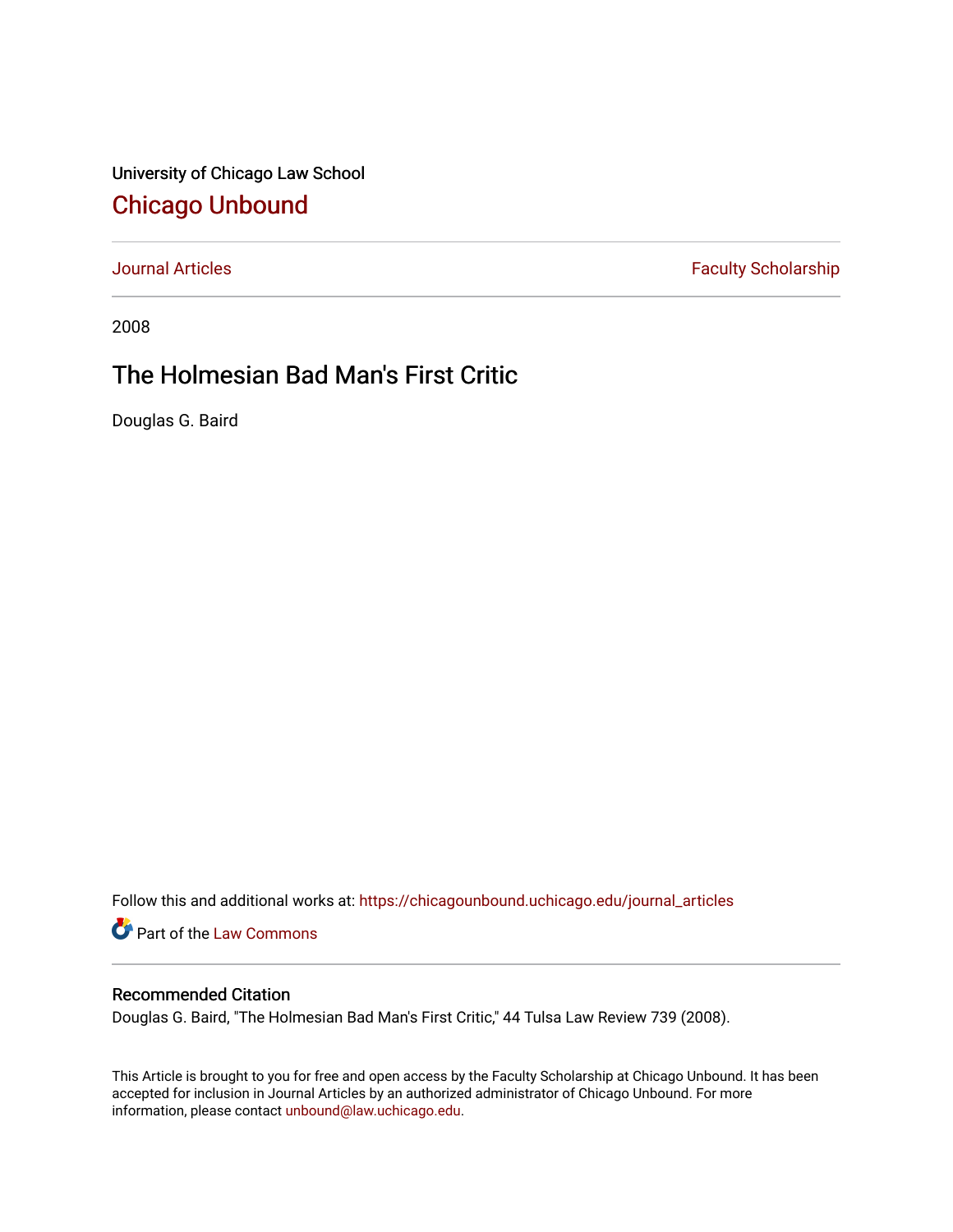## **THE HOLMESIAN BAD MAN'S FIRST CRITIC**

## Douglas **G.** Baird\*

Richard Epstein's work emanates from an unshakeable conviction that a coherent account of the law must be derived from first principles. Simply cataloguing rules or making vague generalizations is not the same thing as having a theory. As Lord Kelvin reminded us, there are only two kinds of science, physics and stamp collecting.<sup>1</sup> Richard Epstein is many things, but he is no stamp collector. It is in this spirit that **I** want to revisit Holmes's *Path of the Law.*

In the winter of **1897,** Oliver Wendell Holmes Jr. was fifty-five and languishing as an associate justice on a state supreme court.<sup>2</sup> He seemed destined to remain forever in the shadow of his father, the well-known man of letters who had died only a few years before. He was invited to give a talk at Boston University and, having little to lose, he chose to be provocative. He told this group of law students and young lawyers that "[i]f you want to know the law and nothing else, you must look at it as a bad man, who cares only for the material consequences which such knowledge enables him to predict, not as a good one, who finds his reasons for conduct, whether inside the law or outside of it, in the vaguer sanctions of conscience. $"$ <sup>3</sup>

What are we to make of this observation? Many have taken Holmes to task for this bloodless and detached view of the law. Even before *The Path of the Law,* a novelist had savaged Holmes on this account. Only thinly disguised, Holmes appears as someone called "The Young Astronomer." <sup>4</sup> This character is mocked for devoting all his time to observing the heavens, separating himself from all human interaction. Holmes (as fictionalized) was someone given "to looking at life as at a solemn show where he is only a spectator. $5^5$  Of course, you are not cold, distant, and unfeeling merely because some writer paints you this way, but when the writer in question is your own father, you might wonder if there isn't something to it.

And remoteness and an absence of moral understanding do seem recipes for bad judging. Judges should not be distant spectators. When they are, they are wont to err and

5. *Id.* at 7.

<sup>\*</sup> Harry A. Bigelow Distinguished Service Professor, University of Chicago Law School.

<sup>1.</sup> Stamps: Webster's Quotations, Facts and Phrases 1 (ICON Group Intl. 2008).

<sup>2.</sup> For an excellent account of the events leading to the writing of *The Path of the Law,* see David J. Seipp, *Holmes's Path,* 77 B.U. L. Rev. 515 (1997).

<sup>3.</sup> Oliver Wendell Holmes, Jr., *The Path of the Law,* 10 Harv. L. Rev. 457, 459 (1897).

*<sup>4.</sup> See* Mark DeWolfe Howe, *Justice Oliver Wendell Holmes: The Proving Years 1870-1882 vol.* 2, **5-8** (1963).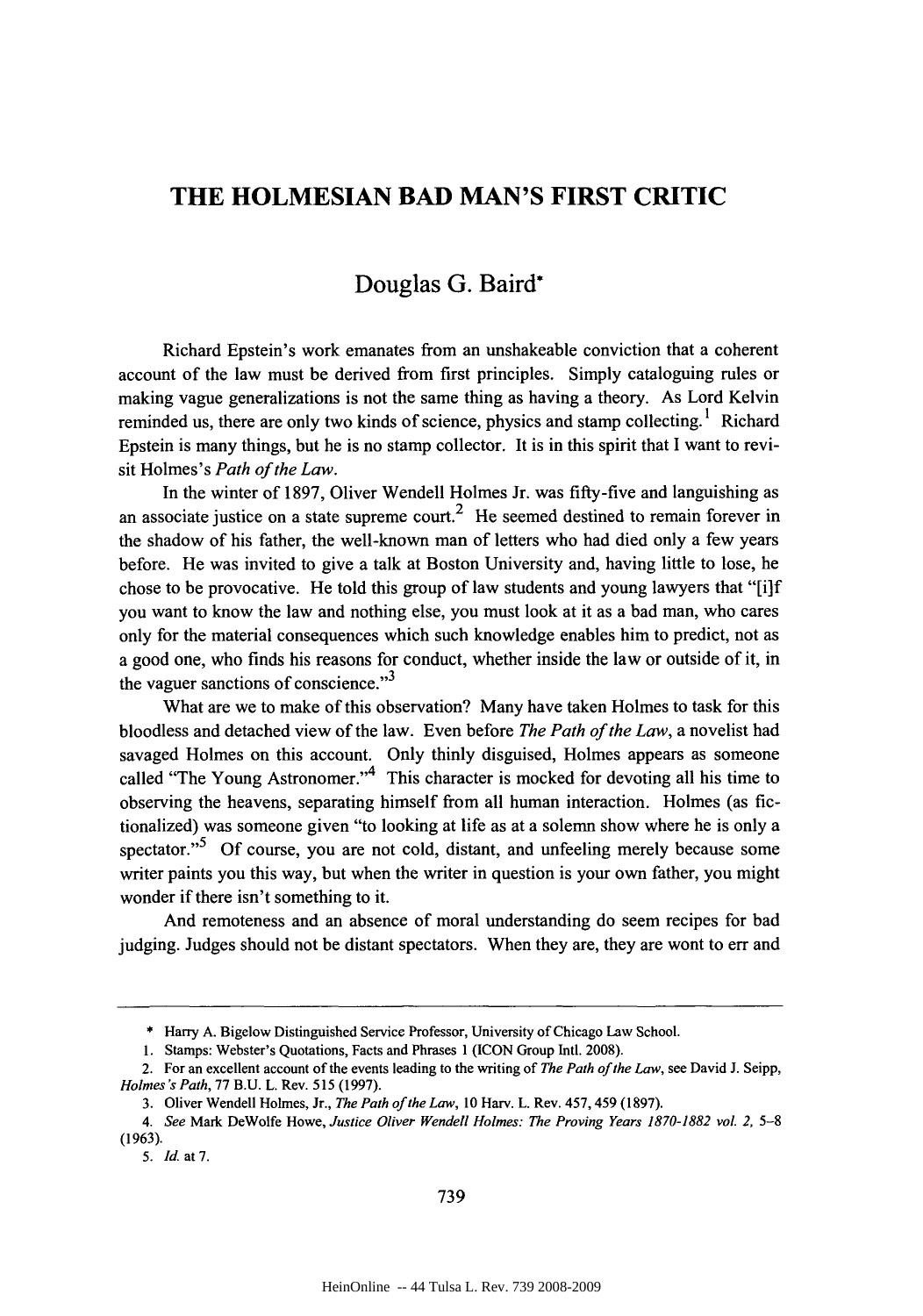display a heartlessness incompatible with notions of fundamental justice.<sup>6</sup> Such individuals are all too likely to conclude that "three generations of imbeciles are enough."<sup>7</sup>

The link most believe exists between law and morals has led most to be equally critical of what comes next in *The Path of the* Law-the observation that "[tihe duty to keep a contract at common law means a prediction that you must pay damages if you do not keep it **.... "8** Here again, something important seems to be missing. Few think themselves free to break a promise and write a check instead. The existence of a legal obligation is a reason to perform that act, independent of the likelihood of a legal sanction. Most people think that when they make a promise, they should keep it, independent of the legal consequences attached to it. Breaking a promise and then paying damages is not the same as keeping a promise in the first place.

In this essay, **I** want to suggest that the focus on Holmes's bad man and the law of contracts is misplaced. It distracts us from what Holmes was about.<sup>9</sup> Without loss of generality, one could substitute "scientist" for "bad man." Holmes viewed the enterprise of the legal scholar as one of trying to identify the principles that describe the outcome of decided cases. To do this, one needed to look at decided cases just as astronomers looked at stars and planets.

But Holmes misunderstood the task confronting someone searching for fundamental principles. To remain with the metaphor of the Young Astronomer, it is not enough to locate the various stars and planets. One must be able to single out the subtle ways in which observations depart from your theory and know whether the difference, regardless of how small it is, matters. The question again is not how much you miss, but how important it is.

To be sure, Holmes's account of contract law corresponds in the main with the way contracts cases are decided. The typical remedy for a breach of contract is money damages. You catch most of the action when you center your theory of contracts around them, but this is not the right question. We need to know if the small deviations matter. We need to know if a theory of contract so centered on damages misses anything fundamental. Kepler observed the retrograde motion of Mars. It was only a small deviation from what Ptolemy's and Copernicus's model predicted, but it showed him that something was fundamentally wrong about all previous accounts. **<sup>10</sup>**

But let us not get ahead of ourselves. Holmes claimed the law of contracts could

**<sup>6.</sup>** One of the most effective of these attacks on Holmes was the one launched **by** one of my teachers in law school, Yosal Rogat. For his own views of Holmes as the Young Astronomer, see Yosal Rogat, *The Judge as Spectator,* **31 U.** Chi. L. Rev. **213, 243-56** (1964).

*<sup>7.</sup> Buckv. Bell,* 274 **U.S.** 200, **207 (1927).**

**<sup>8.</sup>** Holmes, *supra* n. **3,** at 462.

**<sup>9.</sup>** Holmes tried to explain this distinction in two letters to Pollock. He emphasized that his focus was upon the way in which a discrete act triggered the legal obligation, not that the person was promising either to perform or pay damages. *See The Pollock-Holmes Letters: The Correspondence of Mr. Justice Holmes and Sir Frederick Pollock 1874-1932,* at **177-78,** 233-34 (Mark DeWolfe Howe ed. 1942). Others, of course, have made this basic point that Holmes was trying to provide a description of the law rather than denying its moral content. *See e.g.* Joseph M. Perillo, *Misreading Oliver Wendell Holmes on Efficient Breach and Tortious Interference,* **68** Fordham L. Rev. **1085** (2000).

**<sup>10.</sup>** They had assumed circular, rather than elliptical, motions of the planets. *See* Forest Ray Moulton, *An Introduction to Astronomy* **117-20** (MacMillan **1917).**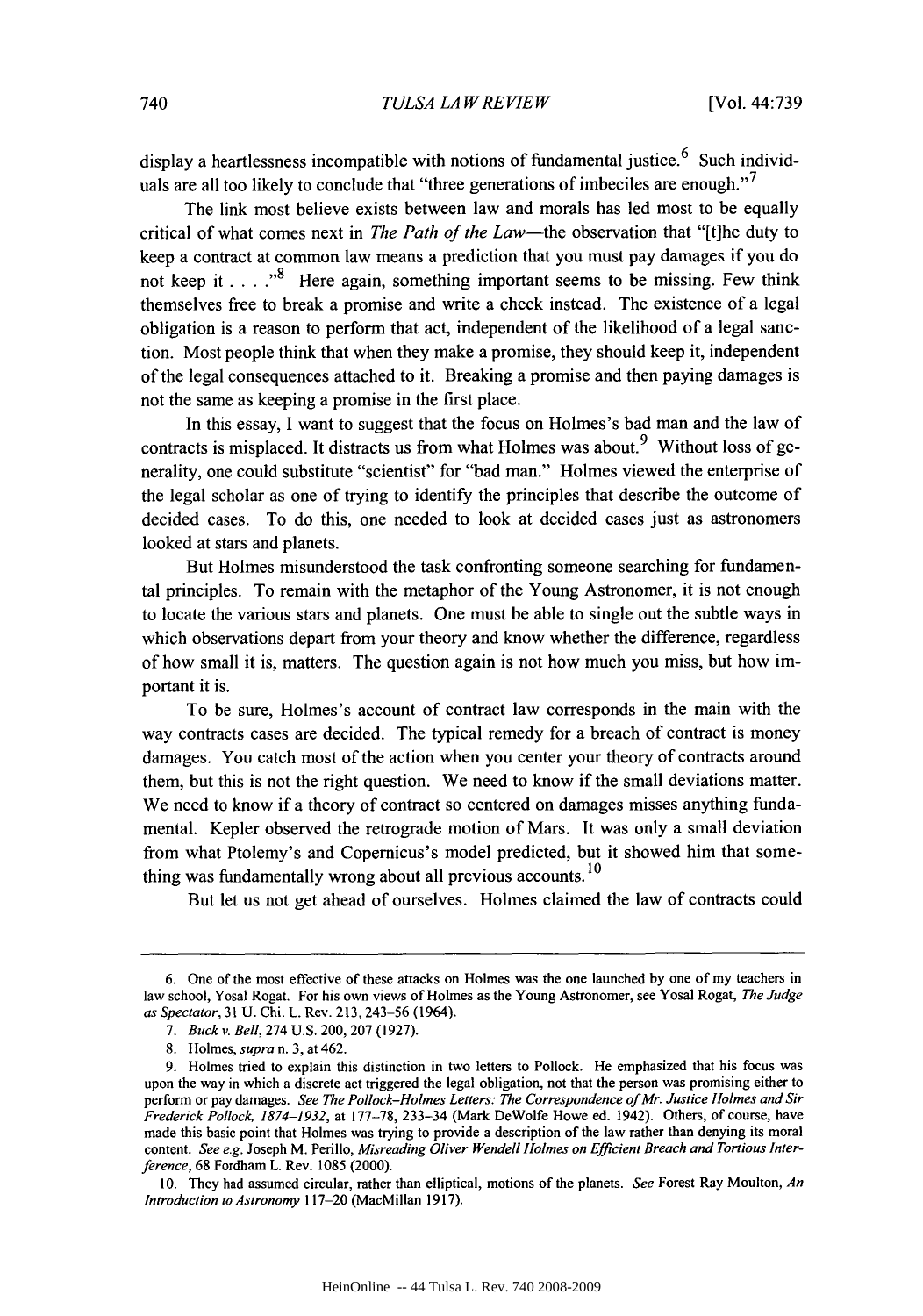be organized around the idea that someone who entered into a contract was in the same position as someone who had committed a tort.<sup>11</sup> While the tortfeasor, by acting negligently, became bound to pay a particular sum, a promisor, by making a promise, became obliged to pay a particular sum. The only difference was that the promisor could call off the obligation to pay by performing the promised act. There may be more flowery or elaborate or morally laden ways to say it, but in the end this is all you need to say to capture the legal rule and predict what a judge would do in a particular case. And, as among the different ways of saying the same thing, when two theories explain as much, one should prefer the one that requires the fewest assumptions. $^{12}$ 

A century later, Richard Posner is Holmes's intellectual heir. Like Holmes, Posner sought to reduce the common law to its essential principles. In particular, the basic postulates of microeconomics explain the essential features of the common law. The common law of torts turns on the idea of negligence because a negligence rule ensures that parties have incentives to take care.<sup>13</sup> Similarly, the rule that those who fail to keep promises pay expectation damages forces them to internalize the costs of breach.<sup>14</sup> Giving individuals an "option" to perform or pay damages is economically efficient. Many attacks on Posner were of the sort that Holmes faced over the years. The common law was too wonderful and the law too subtle to be reduced to the axioms of economics. Posner's account of the law was, like Holmes's, too remote, too detached, and too bloodless. But the most sustained and perhaps the most effective attack on Posner came from the young Richard Epstein. It was altogether different. He challenged Posner's account of tort law on the merits. In his view, Posner was wrong to trumpet the virtues of negligence because it was fundamentally not what the common law of tort was about. Strict liability was the animating principle of tort law, and it was best explained not by economics, but a deep commitment to individual liberty, limited by prescriptions on the use of force and fraud.<sup>15</sup> The problem with Posner, in other words, was not that he was bloodness, remote, and detached, but rather that his account of the law was wanting.

In the century that has passed since *The Path of the Law,* we have largely failed to take Holmes on his own terms as Epstein took on Posner. But it was not always this way. Indeed, Holmes's "bad man" view of the common law and his effort to capture contractual liability as option to perform or pay damages grew out of a debate he was having with another legal scholar in an exchange of letters that has largely been forgotten. **16** This scholar made his attack on Holmes in a fashion that recalls the young Epstein and indeed connects with Epstein's own important work on tortious interference with contract,  $17$  I want to devote this Essay to his critique of Holmes and the light it sheds on contract law generally.

*<sup>11.</sup> See* Holmes, *supra* n. 2, at 462.

<sup>12.</sup> For a formal exposition of this idea, see Paul R. Thagard, *The Best Explanation: Criteria for Theory Choice,* 75 J. Phil. 76, 87-89 (1978).

<sup>13.</sup> *See* Richard A. Posner, *A Theory of Negligence, I* J. Leg. Stud. 29 (1972).

<sup>14.</sup> Richard A. Posner, *Economic Analysis of Law §* 4.8 (5th ed., Aspen Publishers 1997).

*<sup>15.</sup> See* Richard A. Epstein, *A Theory of Strict Liability,* 2 J. Leg. Stud. 151 (1973).

<sup>16.</sup> The conspicuous exception is Seipp, *supra* n. 2.

<sup>17.</sup> Richard A. Epstein, *Inducement of Breach of Contract as a Problem of Ostensible Ownership,* 16 J. Leg. Stud. 1 (1987).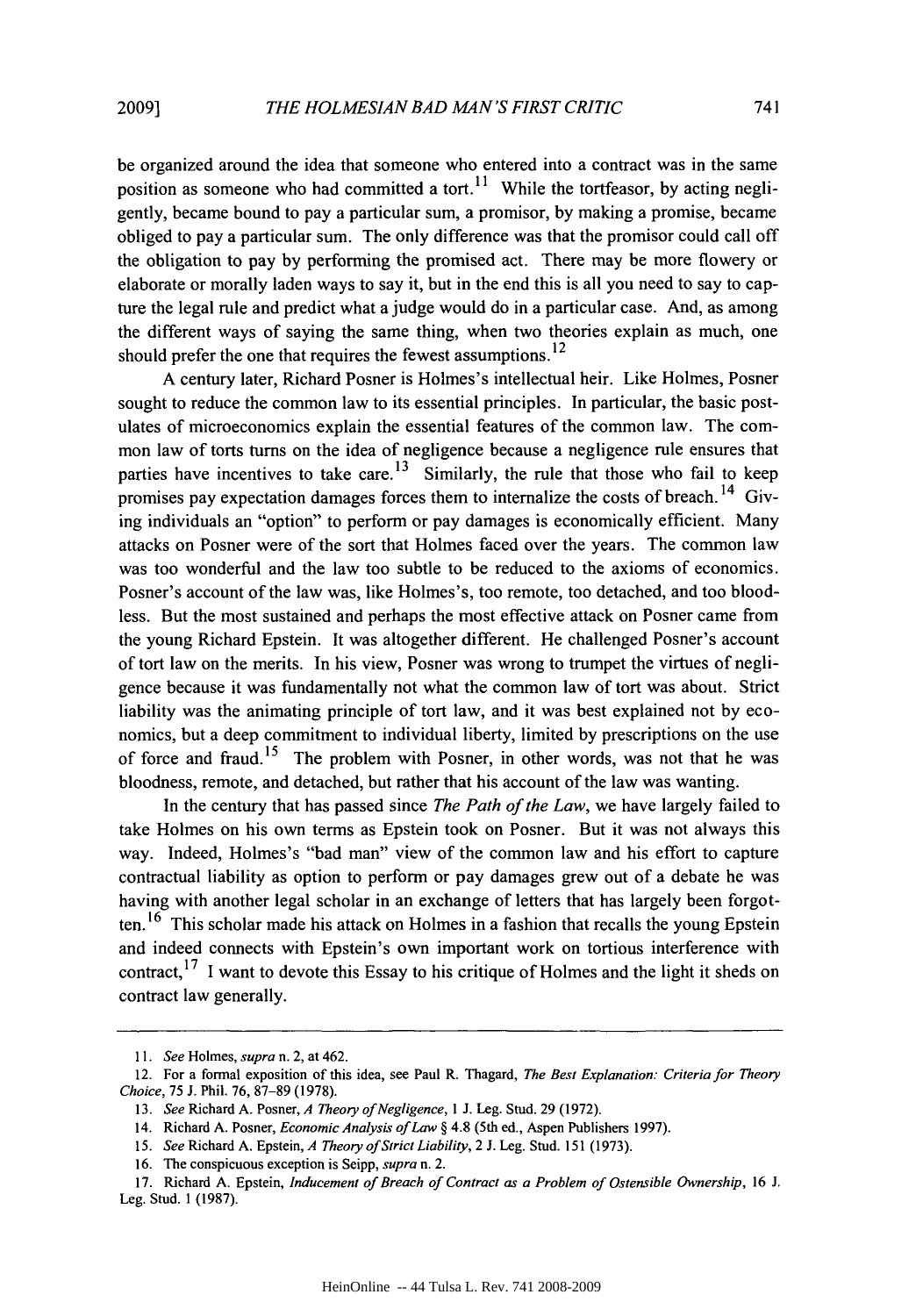**I.**

In 1895, Edward Avery Harriman was a young contracts professor teaching at Northwestern. He had just published the opening chapter of his book on contracts, entitled *The Nature of Contractual* Obligation. **18** Harriman sought "a 'scientific system of jurisprudence . . .<sup>"</sup>"<sup>19</sup> This required an analysis and classification of the peculiar features of the Anglo-American system: "The contractual obligations which the common law recognized were enforced and are still enforced not because those obligations are the result of agreement, but because certain forms of procedure afforded remedies for certain wrongs."<sup>20</sup> Tying contractual obligations was a daunting challenge for someone bent upon giving a coherent account of the law. As Harriman put it, it was "about as satisfactory as a method of classification to the student of jurisprudence as the classification of flowers or rocks by their color would be to the botanist or geologist."<sup>21</sup>

Harriman, like many young law professors since, sent the paper to a senior scholar whom he especially admired—Justice Holmes. In Holmes, he found a sympathetic ear. Harriman had, after all, enthusiastically adopted Holmes's objective theory of contract. As Holmes had already set out in *The Common Law* and was to reiterate in The *Path of the Law,* the existence of a legally enforceable contract did not turn on whether there was any subjective meeting of the minds. What matters is what parties say, not what they intend. What interested (and perhaps disconcerted) Holmes the most in Harriman's essay, however, was the way in which he ended it: "Whether a person who makes a contract is bound to perform it, or whether he simply assumes the risk of having to pay damages, is an important question which will be discussed hereafter in connection with the subject of remedies for breach of contract."<sup>22</sup>

For Holmes, this "important question" had an answer. As he had observed before, "it is obvious that the main consequence attached by the law to a contract is a greater or lesser possibility of having to pay money."<sup>23</sup> He urged Harriman to adopt this view in his chapter on remedies:

The liability to pay is the consequence attached by the law to his act—When he commits a tort the liability is absolute-When he commits a contract the liability is defeasible for the happening of an event . . . [A] contract at common law is nothing but a conditional liability to pay damages, defeasible by performance.<sup>24</sup>

In Harriman, Holmes believed he found a kindred spirit. He too wanted to provide an objective account of contract law. Notions that a legally enforceable promise turned on whether two individuals subjectively intended to agree with each other did not capture what the law did. Like the geologist trying to sort through rocks or the botanist looking for a way to classify flowers, legal scholars needed to discover the principles that accu-

<sup>18.</sup> Edward Avery Harriman, *The Nature of Contractual Obligation,* 4 Nw. L. Rev. 97 (1896).

<sup>19.</sup> Id at 99.

<sup>20.</sup> **Id.**

<sup>21.</sup> **Id** at 100.

<sup>22.</sup> **Idat** 108.

<sup>23.</sup> Oliver Wendell Holmes, Jr., The *Common Law* 248 (Mark DeWolfe Howe ed., Belknap 1963).

<sup>24.</sup> Seipp, *supra* n. 2, at 527 (Ltr. from Oliver Wendell Holmes, Jr. to Edward Avery Harriman (Jan. 7, 1896)).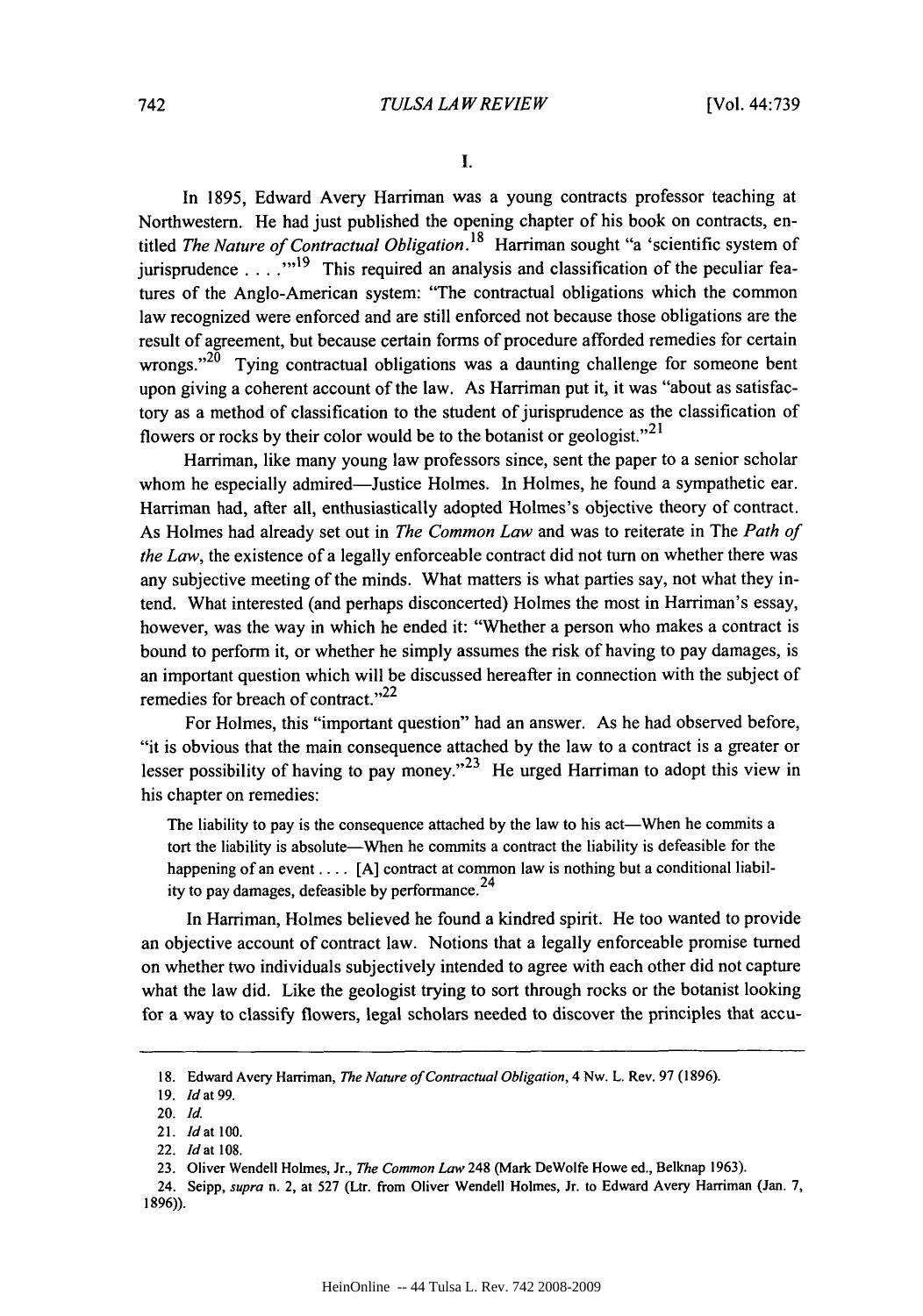rately identified what actually happened when courts were called upon to enforce contracts. From Holmes's perspective, common law courts, when called upon to enforce contracts, merely required the payment of money damages. Saying that a contractual obligation was merely an obligation to perform or pay money damages simply and completely described what courts did in contracts cases.

If I perform some negligent act, I become obliged to pay you a compensatory sum. By driving negligently, I "commit" a tort. If I make a legally enforceable promise to you, I commit myself to pay you a compensatory sum, unless some event comes to pass. By promising to mow your lawn, I "commit" a contract. The only difference is that the act that triggers the contractual obligation is subject to defeasance, while the act that triggers the tort obligation is not. This was not, of course, the way that ordinary individuals thought about contracts. Nor did it reflect how most individuals thought about contractual obligations. But this was quite beside the point. It provided an account of how courts act when confronting a legally enforceable promise and explained as much as other accounts. It was to be preferred over these because it was simpler.<sup>25</sup> Injecting notions of morality or other ideas did not work. They had, in the words of pragmatists Charles Sanders Pierce and William James, no "cash value."<sup>26</sup> If they provide no help in describing the pattern of decided cases, they are not useful.

To understand Holmes's "bad man" view of the law and his account of contract as an option to perform, one must first confront what Holmes believed to be the testing hypothetical. Our neighbor plans on having a big party outside on Saturday. I promise to mow his lawn in exchange for \$10. You promise, in exchange for \$10, to cover his losses in the event that it rains on Saturday and the party has to be cancelled. There are two variations on the facts to consider. First, I break my promise to mow the lawn, and our neighbor suffers damages as a result. In the other case, it rains and he is forced to cancel the party. How do we think about these two cases? For purposes of everyday life, of course, the two situations are not at all the same. I broke my promise while you simply provided insurance and the policy has been triggered. But for Holmes there is nothing from the judge's perspective that distinguishes the two cases. In both cases, a person can come to court and force us to pay a compensatory sum. He has to show in both cases that we became obliged to pay if the promised event (mowing of the lawn or good weather) did not come to pass. For the judge, it is a matter of complete indifference why I broke my promise or why the sun did not shine. We both committed ourselves to pay if specified circumstances came to pass. Because they did, our neighbor has the right to go to court and have a judge order us to pay money. The statement that one who makes a promise must pay damages if the promised event comes to pass encompasses both types of liability equally well. As far as what the judge is called upon to do, there is no difference between the two.

Harriman, however, rejected this account.<sup>27</sup> In his view, a legally enforceable promise contained both a primary obligation to keep the promise and a second obliga-

<sup>25.</sup> *See* Thagard, supra n. 12, at 87-89.

<sup>26.</sup> *See* Marlow Ediger & D. Bhaskara Rao, *Philosophy and Curriculum* 56 (Discovery Publg. 2003).

<sup>27.</sup> *See* Edward Avery Harriman, *The Law of Contracts* 322 (2d ed., Little, Brown & Co. 1901).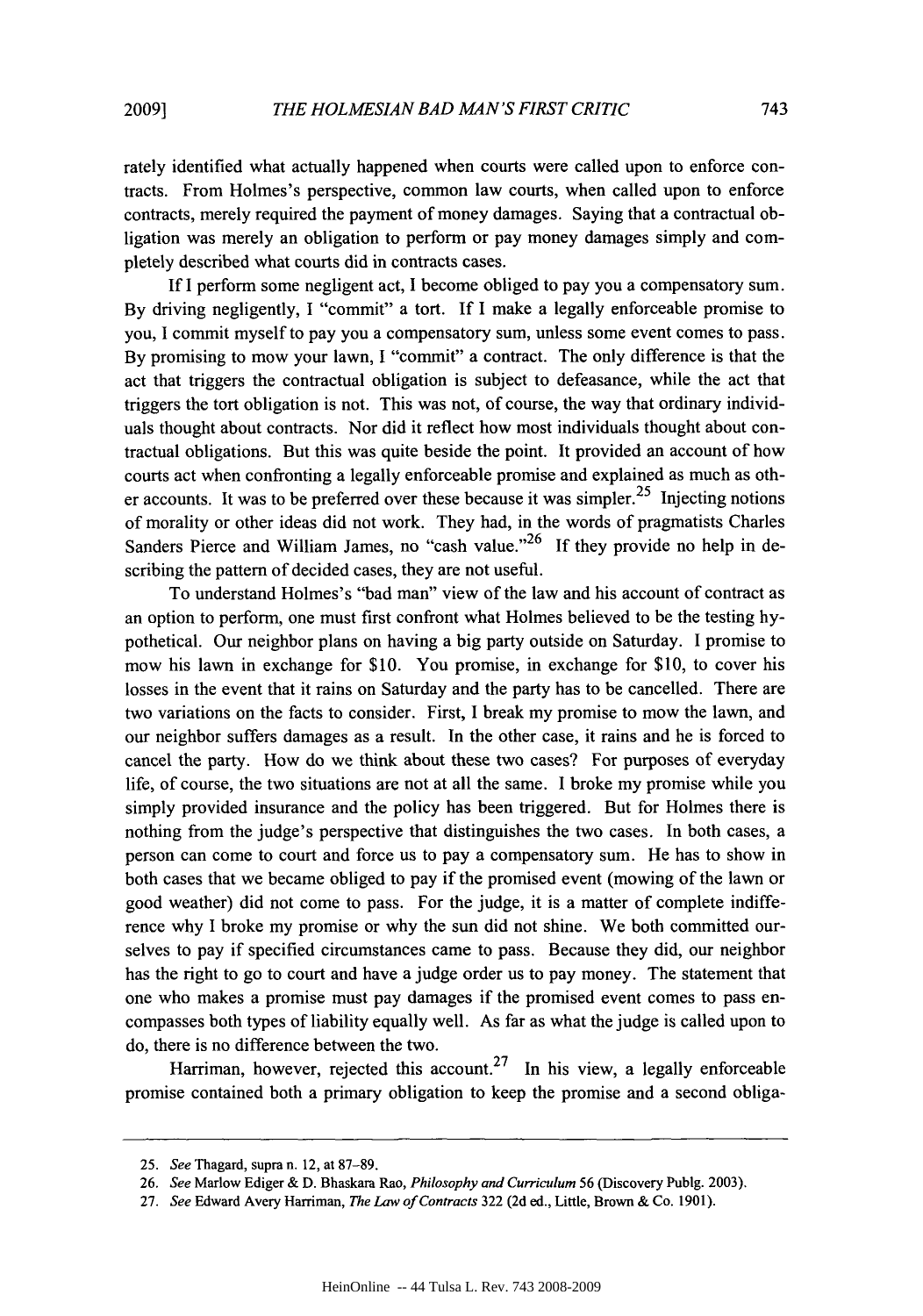tion, such as the payment of damages, if one failed to keep the primary obligation. In some cases, the primary and secondary obligations correspond with each other. In the case of the promise to compensate our party-giver if the weather isn't good, "the primary obligation to compensate the other party for the non-occurence of the promised event is necessarily coincident with the secondary or sanctioning obligation to pay damages for breach of contract.<sup> $28$ </sup> But in other cases, the two do not correspond. When I promise to mow you lawn, there is a primary obligation—my obligation to mow your lawn—and a secondary obligation—to pay you damages if I fail to do so. As Harriman explained, "every breach of contract gives rise to a secondary obligation to pay damages; but in contracts where the thing promised is within the control of the promisor, there is, in addition, a distinct primary obligation to perform the contract **...."29**

Holmes developed his "bad man" trope only because his initial effort to persuade Harriman had not worked. He saw himself as the good teacher who tries a different explanation after the first failed. The bad man argument was in service of his effort to show that splitting of promissory obligations into primary and secondary obligations was not the best way for a fellow pragmatist to think about contracts. In Holmes's view, the split introduced complexity without any offsetting contribution. Just as one force explains both electricity and magnetism, one legal principle explains both the case where I promise good weather and the case where I promise to mow your lawn. Moreover, it forges a tight link between tort and contract liability. Positing a moral obligation was tantamount to positing the existence of phlogiston, a substance with negative weight, to explain combustion.<sup>30</sup>

Holmes and Harriman shared an objective view of the law. Both were in search of general principles that would give a theory of contract analogous to the account scientists gave to the world around them. From Holmes's perspective, Harriman's account was flawed because it injected a concept—the distinction between primary and secondary obligations-that did too little work. In trying to account for what courts do, nothing is gained from distinguishing a promise to pay you if the sun doesn't shine from a promise to mow your lawn. I have to pay a compensatory sum in both cases if the promised event comes to pass. Holmes took Harriman to task because his account added complexity without any corresponding benefit.

Harriman claimed that his distinction between primary and secondary obligations did in fact do work.<sup>31</sup> It allowed one to distinguish between those case in which specific performance was available and those in which only damages were available. In both cases, there was a primary obligation to perform, but in one instance that secondary obligation was to comply with an injunction and in the other the secondary obligation was to comply with an order to pay damages. But Holmes responded that there were "relatively few" cases in which equity responded with an injunction and "I hardly think it advisible

<sup>28.</sup> **Id.** at 322.

<sup>29.</sup> Id.

**<sup>30.</sup>** Phlogiston was the rival theory to Lavoisier's oxygen theory. *See* Thagard, *supra* n. 12, at 77-78.

<sup>31.</sup> To put the point formally, even if his theory were somewhat more complex, it possessed greater "concilience" than Holmes's. *Cf* id. at 79-85.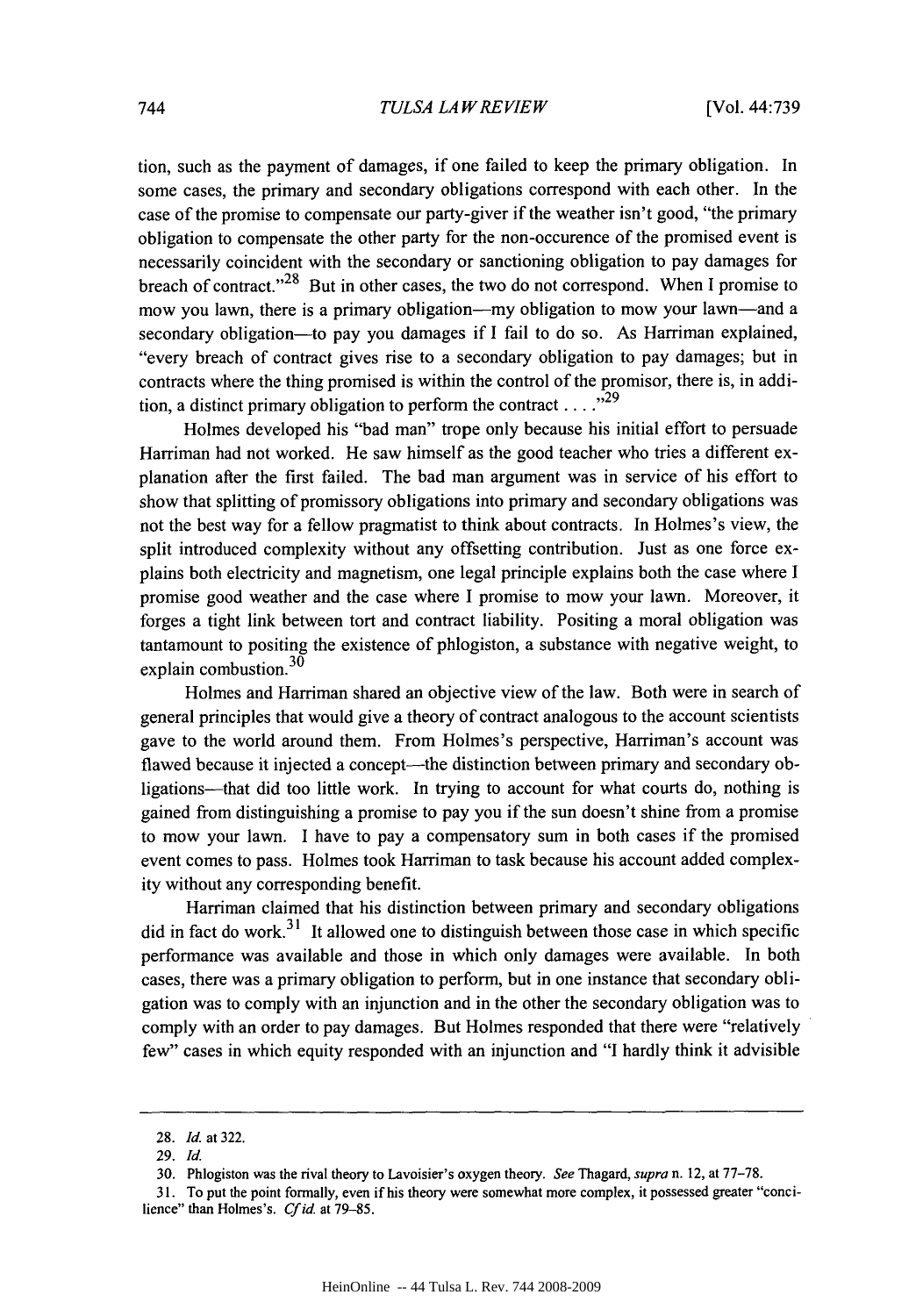to shape general theory from the exception  $\dots$   $32$  Therefore, he observed, "it would be better to cease troubling ourselves about primary rights and sanctions altogether than to describe our prophecies concerning the liabilities commonly imposed by the law in those inappropriate terms."<sup>33</sup>

For these reasons, Holmes believed his own account of contract damages was to be preferred over Harriman's. One should favor simple accounts over more complicated ones. Holmes puts it bluntly: "Mr. Harriman[ ] in his very able little book upon Contracts has been misled."<sup>34</sup> That Holmes's discussion of contracts is in fact part of an ongoing dialogue with another scholar has been neglected.<sup>35</sup> To engage Holmes on his own terms, one should ask whether alternative accounts of contract law possessed sufficient additional explanatory power to offset the additional complexity. Or, to put the same question differently, one should ask whether there are important ways in which his theory of contract damages fails to capture important features of the law.

II.

It is hard to predict Holmes's reaction to the warm embrace his account of contract remedies enjoyed with the law-and-economics scholars of the late twentieth century. Posner suggested that it made sense to calibrate contract damages in such a way that a promisor was liable to pay only a "compensatory" sum.<sup>36</sup> If the promisee was fully compensated for any harm she suffered in the wake of the breach, the promisor would internalize the costs that her conduct imposed on others. If she still broke her promise, it would necessarily be because the social benefits of breach exceeded the social costs. If I have promised to mow your lawn on Saturday, but my talents are better put to use doing brain surgery, the world is better off if I breach. You can find someone else to mow your lawn, I can make you whole for any additional costs, and some third party's life will be saved. The rule, in addition to being simple, makes sense. It promotes "efficient  $break$ ."<sup>37</sup>

This idea of efficient breach would be quite foreign to Holmes's way of thinking at the time he wrote *The Common Law.* Holmes did not think of the law as gears in a welloiled mechanical system. Holmes did not think that the common law possessed an inherent logic:

[W]hile, on the one hand, there are a great many rules which are quite sufficiently accounted for by their manifest good sense, on the other, there are some which can only be understood by reference to the infancy of procedure among the German tribes, or to the social condition of Rome under the Decemvirs.<sup>38</sup>

<sup>32.</sup> Holmes, *supra* n. 3, at 462-63.

<sup>33.</sup> *Id.*

<sup>34.</sup> Id. at 462.

*<sup>35.</sup>* Seipp's article is, of course, a conspicuous exception. *See* Seipp, *supra* n. 2. A search of Westlaw reveals no one else who talked about Holmes, Harriman, and the "bad man"-apart, of course, from Holmes himself.

<sup>36.</sup> *See* Posner, *supra* n. 14, at § 4.8.

<sup>37.</sup> *See id.*

<sup>38.</sup> Holmes, *supra* n. 23, at 245.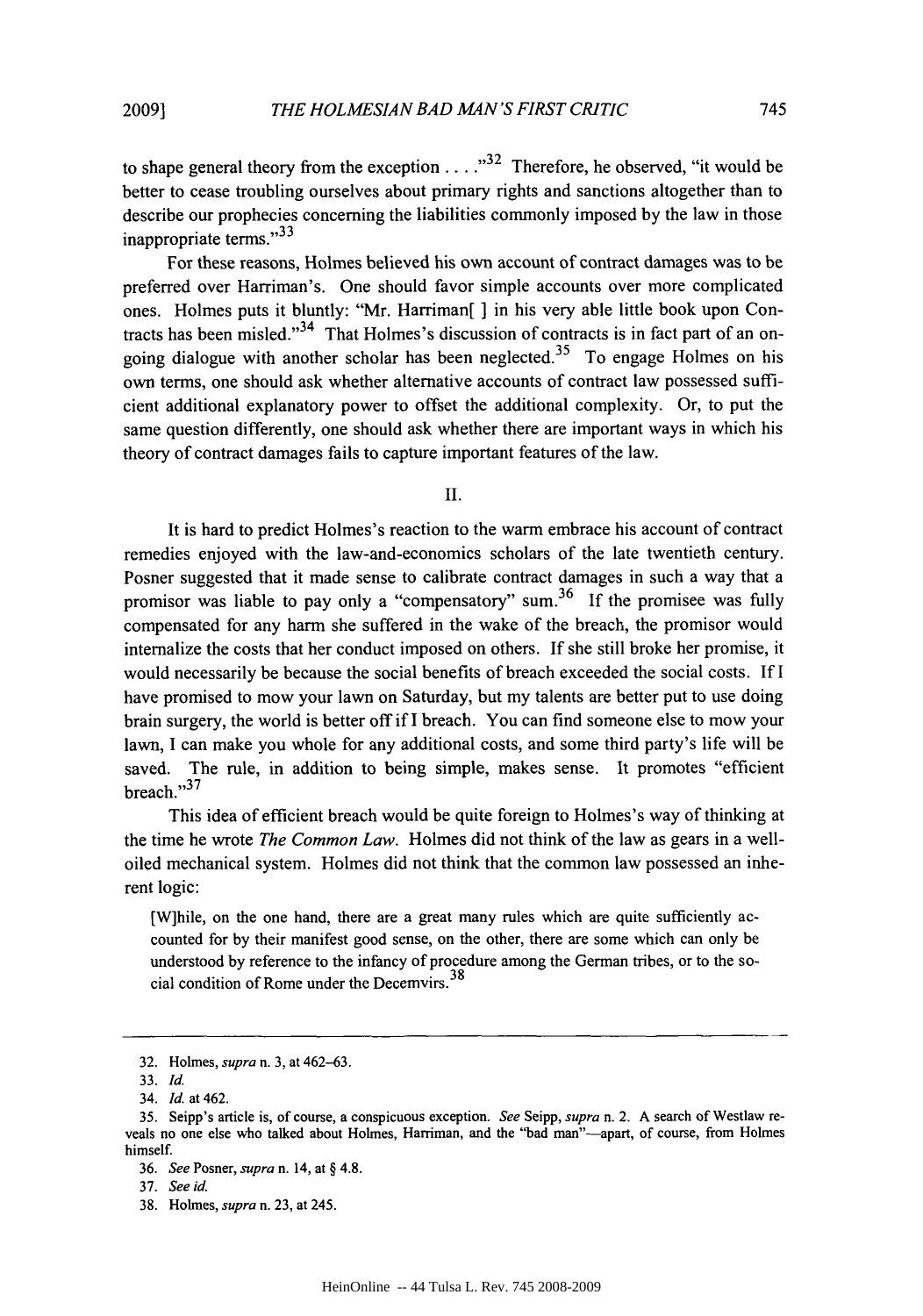But at the time of the *Path of the Law,* Holmes was ready to look to the social sciences for help in deciding cases sensibly. Moreover, Holmes would surely have been sympathetic with Richard Posner's ambitious agenda in *Economic Analysis of Law.* It was the same agenda he had had in *The Common Law:* To lay out the basic principles of the common law in a single volume.

For purposes of this essay, I wish to focus on a neglected parallel between Holmes and Posner. Just as Holmes's view of the law took shape out of an ongoing dialogue with a young professor on the rise, so too did Posner's. In a series of pathbreaking articles, the young Richard Epstein challenged Posner on the ground that they failed to provide as illuminating account of the common law as one that gave free reign to individual action except when it involved force or fraud upon another. Just as the idea of primary obligations gave a deeper understanding of contract, Epstein's identification of the prohibitions against the use of force or fraud provided a better account of tort.

As fierce as the great debates were between Epstein and Posner during the 1970s, they shared the same essential feature as the much quieter and less public debate between Holmes and Harriman during the 1890s. The question was who was providing the best theory, the theory that gave the better account of the law—the most straightforward one based on simple stated principles or the more nuanced one that looked behind simply stated legal rules and set out larger scale principles (the centrality of the principles of force and fraud, on the one hand, and the idea of primary and secondary obligation on the other).

In the next part of this Essay, I suggest how Harriman's vision of contract law might be brought back. More particularly, it is an effort to view Harriman (and Holmes, as well) through the kind of lens that Richard Epstein brought to the torts jurisprudence of Richard Posner. Indeed, one of Epstein's notable insights in torts, specifically on tortious interference with contract, connects with Harriman's own critique of Holmes.

**Ill.**

Harriman tried to respond to Holmes's criticism of his work in the second edition of his book on contracts. Holmes's account of contract remedies can be squared with legal doctrine only when one limits it to common law causes of action. For Harriman this was contrary to the spirit of the pragmatist enterprise. An account of contractual obligation that ignored what happened before the Chancellor was artificially truncated. No botanist would claim to have a theory if the theory were limited, by its terms, to yellow flowers. To give a scientific account of the law, one needed to provide a parsimonious explanation of the outcome of all cases. Clients care about their obligations independent of which court happens to enforce them. Moreover, even with respect to common law courts, specific enforcement had a long history. Holmes's account neglected centuries of history. As Pollack and Maitland had pointed out, "[t]he oldest actions of the common law aim for the most part not at 'damages,' but at what we call 'specific relief' . . . .<sup>39</sup> In this respect, Harriman anticipates Epstein's initial critique of Posner. Harriman finds Holmes's account of contract ahistorical, just as Epstein argued that Posner's account of

<sup>39.</sup> Harriman, *supra* n. 27, at 322 (quoting Pollock & Maitland, *History of English Law, vol.* 11, 593).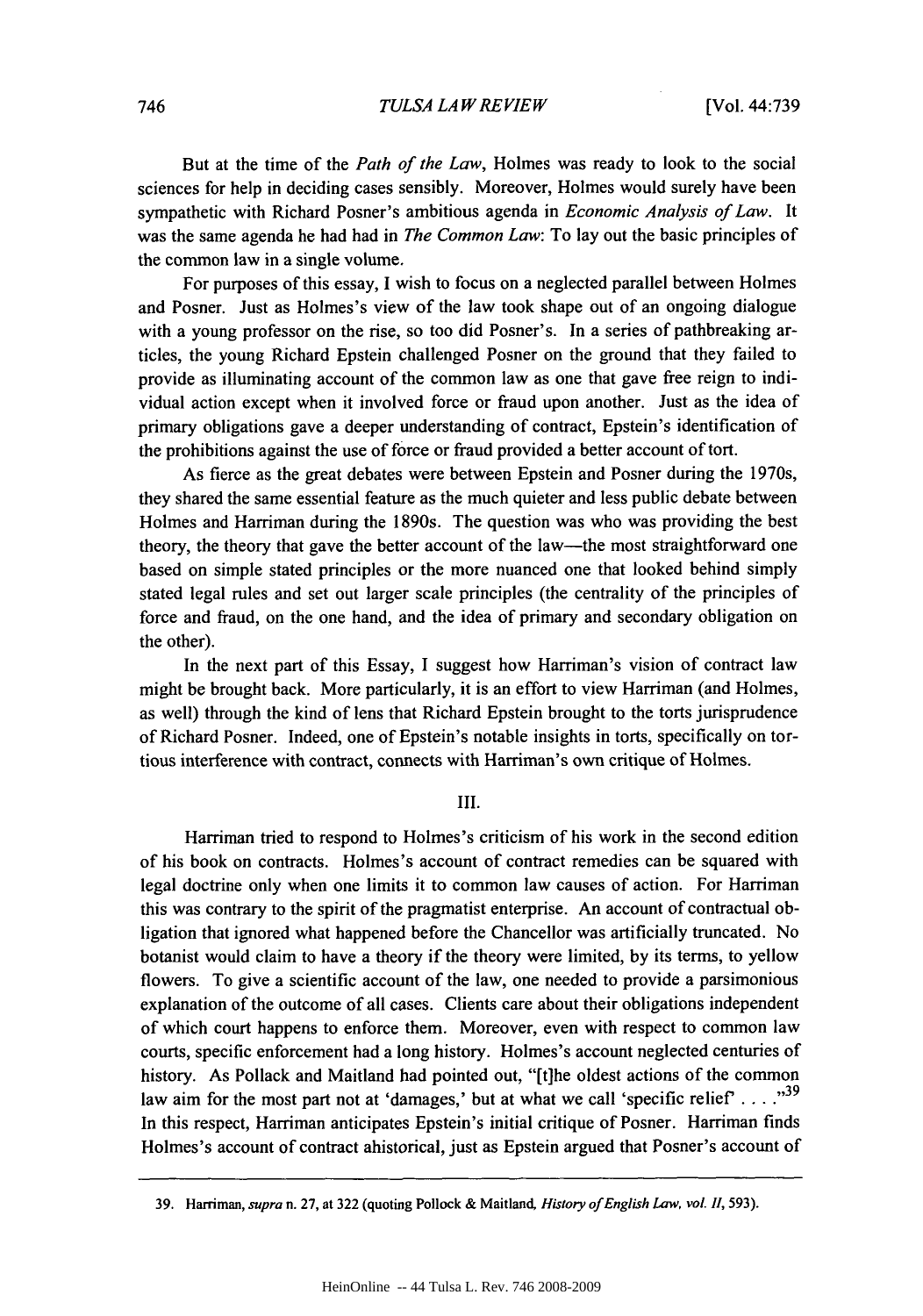tort law failed to see that, at its roots, was the principle of strict liability and that negligence was something of a late arrival.<sup>40</sup>

Harriman's second critique of Holmes went to the heart of the matter. Positing both primary and secondary obligations explained cases that Holmes's theory could not. While not as simple, it did more work. Harriman uses *Lingenfelder v. Wainwright Brewing Co.* to illustrate.<sup>41</sup> An architect refused to turn over his plans or perform under his contract unless the brewery agreed to buy refrigerating equipment from the company of which he was the president. The brewery needed the plant to be built immediately and did not want to wait to sue the architect for damages. So the brewery agreed to increase his fee to induce him to perform. When the architect tried to collect the higher fee, the brewery refused. The court held that the promise to pay the additional fee was unenforceable because it was not supported by consideration.<sup>42</sup>

Holmes's account of contractual liability, one in which the promisor had a choice between performing or paying damages, could not explain such cases. If the architect had the choice to perform or subject himself to money damages, then his refusal to perform was something he was entirely justified in doing. Hence, the new deal, one in which the architect gave up his option to breach and performed instead, was supported by consideration. But the law is otherwise. It is standard blackletter law that a promise to pay more for a performance already promised is not supported by consideration.

Harriman's account could make sense of such cases. In his view, the architect's obligation to pay damages when he broke his promise was merely a secondary consequence of the primary obligation to keep the promise. It was the way in which the law happened to enforce the obligation, but it was distinguishable from the underlying obligation itself. Because the underlying obligation existed independent of the remedy, the promisor did not have an option not to perform. Hence, he gave no new consideration when he reiterated his promise to perform. He possesses no "option" that gives him a choice. This example shows how positing an underlying primary obligation does work independent of the sanction associated with the violation of the right. This decision and others like it could readily be explained by positing the existence of a primary obligation. Quarks cannot be seen, but there are some phenomena that can be explained only if they do. Harriman's primary obligation is a legal analogue.

Though not noted by Harriman, conceiving the law of contracts as embodying a principle of primary obligation makes it possible to explain another important feature of contract law. The victim of a breach of promise possesses both a shield and a sword. In the face of a breach of promise, she can both sue for money damages and suspend her own performance. Imagine that I promise to mow your lawn on Saturday morning and in return you promise to wash my car Saturday afternoon. As it happens, it is extremely easy for you to find someone else to mow your lawn, but extremely hard for me to find someone else to wash my car. Saturday morning comes and I discover a much better use of my time (brain surgery again, let us say) and I breach. At this point, you can refuse to

<sup>40.</sup> *See* Epstein, *supra* n. 15.

<sup>41. 15</sup> S.W. 844 (Mo. 1891).

<sup>42.</sup> *Id.* at 848.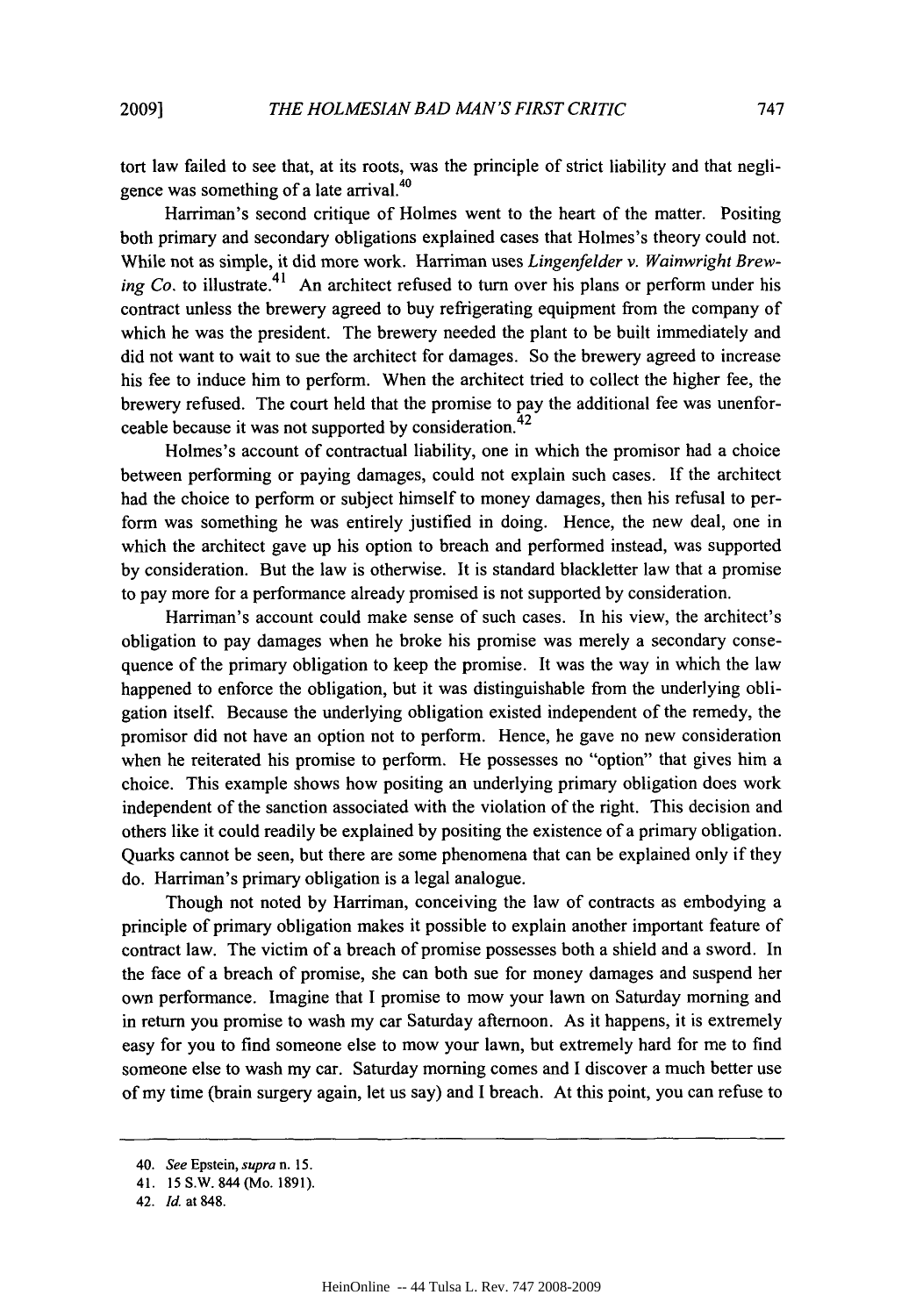wash my car. You are not liable for any damages, no matter how costly it is for me to find someone else. <sup>43</sup>

An account of contractual liability that gives the promisor the choice between performing and paying a compensatory sum does not explain this case. If there were no such thing as the existence of an underlying primary obligation and I possessed an option to perform or not as I pleased, then it would seem that my breach would not affect your own option to perform or pay money damages. Of course, it is possible to restate Holmes's principle: The promisor has the right to perform or, in the alternative, pay money damages and lose the benefit of performance by the other party. But this reformulation is beginning to take us away from where Holmes started. Indeed, it shows how Holmes's understanding of the relationship between paying damages and performance is inverted. He claims that a contractual commitment is an obligation to pay damages subject to defeasance by the happening of a particular event (performance). But it is properly the other way around. Performance is the primary component of contractual obligation, not simply something that calls off the obligation to pay money. Quite apart from any obligation to pay damages, you must perform in order to obtain performance in return.

More to the point, Holmes, like Harriman, is in search of the best and simplest principles of law. The more epicycles one introduces into the mechanism, the worse it fares relative to rival accounts. Qualifications such as these, at least in any number, are exactly what Holmes cannot accept, given his own ambition to offer a parsimonious account of the law of contract. And this is not the end of the problems with Holmes. As Richard Epstein points out, if the law understood that a contractual obligation was merely an option to perform or pay damages, then a trustee under a duty to maximize the trust res should be obliged to exercise that option when it benefited the trust to do so, just as she must exercise any other option that belongs to the estate.  $44$  But this is not the law.

One should be cautious before going too far in Harriman's defense. Relative to the other protagonists on the stage (Holmes, Posner, and Epstein), Harriman was the intellectual midget. His analysis is thin and his third and final rejoinder to Holmes (that "the doctrine involves an unreasonable departure by the law from fundamental ethical principles") is hardly illuminating.<sup>45</sup> Indeed, it is completely contrary to what Holmes expected to find in someone who seemed so in tune with his own agenda for making sense of the law.

But perhaps we can improve on Harriman. Let me suggest another place where Harriman's theory of primary and secondary obligations does work. It is at the intersection of tort and contract. It may not loom large in terms of decided cases, but it may be, like the retrograde motion of Mars, the key to seeing the principles at work in the law of contract.

<sup>43.</sup> Lord Mansfield sets out this idea of the presumptive interdependence of promises in *Kingston v. Preston,* 2 Doug. 689 (K.B. 1773).

<sup>44.</sup> This comment was made orally in response to my paper at the Legal Scholarship Symposium on Thursday, March 6, 2009 at the University of Tulsa. *See generally* Richard A. Epstein, *The Reflections and Responses of a Legal Contrarian,* 44 Tulsa L. Rev 647 (2009).

<sup>45.</sup> Harriman, *supra* n. 27, at 323.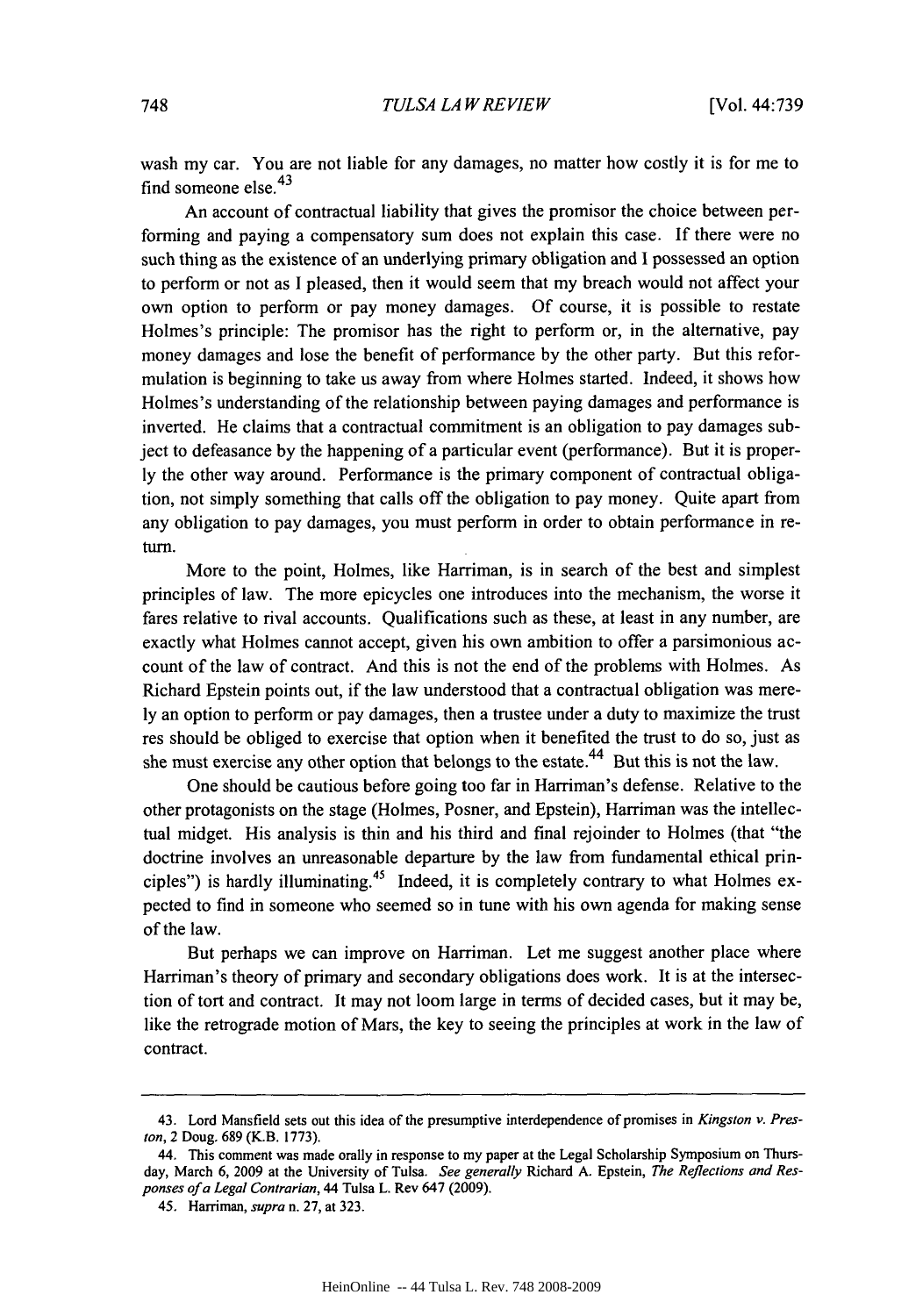The case is the first that Harriman cites in his chapter on remedies, though he makes little use of it.<sup>46</sup> You hire me to sing at your opera house. Another impresario, knowing of the contract between us, persuades me to breach my contract with you and sing for him instead. He has a larger opera house and is able to put my talents to better use. To put it in Posnerian terms, he induces an efficient breach. In Posner's world, this impresario should be entitled to a parade down Main Street. In Holmes's world, there might be no particular enthusiasm for the impressario's actions, but the rival has done nothing to which a judge need pay attention. He has merely persuaded me not to defeat my commitment to pay damages by choosing to perform.  $47$ 

But in our world, we have quite a different result. You have an action against the impresario in addition to an action against me.<sup>48</sup> In Harriman's scheme, the existence of the action is completely consistent. The action against the third party exists because you enjoyed not simply a right to expectation damages, but a right to performance. The law protects this right to performance through a damage remedy, but also through a right to bring an action against the person who induced the breach (and was on notice of it).

This suggests a radical, Epsteinian inspired reformulation of the law of contract.<sup>49</sup> To understand what a judge does in contract cases, we posit first that every legally enforceable promise comes with a primary obligation to keep the promise. Associated with this primary obligation is the remedy that the law attaches to the failure to do it. And the remedy in the first instance is a right to specific performance. The damages remedy, far from being an option available to the promisor, is the exception to the general rule. Again, this is the better view as a matter of history. To quote Pollack and Maitland again, "[t]he oldest actions of the common law aim for the most part... at specific re- $\mathsf{lief.}^{55}$ 

In terms of litigated cases, we may see damages actions more often, but this does not mean that they are more fundamental. Return to Benjamin Lumley, the impresario who sued both the singer and the competitor who lured her away. The tort of tortious interference with contract can be justified precisely because the underlying primary obligation is enforced through equitable relief. Gye committed a tort by inducing Wagner to breach because Wagner's obligation to sing was protected by a property rule. Wagner did not have an "option" to sing or pay damages. Hence, Gye had no right, assuming he was on notice of the contract, to induce her to breach. His actions violated a property right that Lumley had.

Holmes's account of contract and specifically his assertion that damages are the primary remedy cannot explain tortious interference. The tort exists even when there might be a defense (such as one based on the Statute of Frauds) to the underlying cause of action.<sup>51</sup> Moreover, it exists even when the remedy on the underlying contract is li-

<sup>46.</sup> *Lumley v. Gye,* 118 Eng. Rep. 749 (1853).

<sup>47.</sup> Of course, others have noticed that Holmes's account of contract law does not mesh well with tortious interference. My principal point here is that Harriman's does.

<sup>48.</sup> *See Lumley,* 118 Eng. Rep. 749.

<sup>49.</sup> *See* Epstein, *supra* n. 17.

<sup>50.</sup> Harriman, *supra* n. 27, at 322 (quoting Pollock & Maitland, *History of English Law vol. II,* 593).

<sup>51.</sup> *See Harris v. Perl,* 197 A.2d 359, 363 (N.J. 1963) (quoting Prosser, *Torts §* 106, 726 (2d ed., West